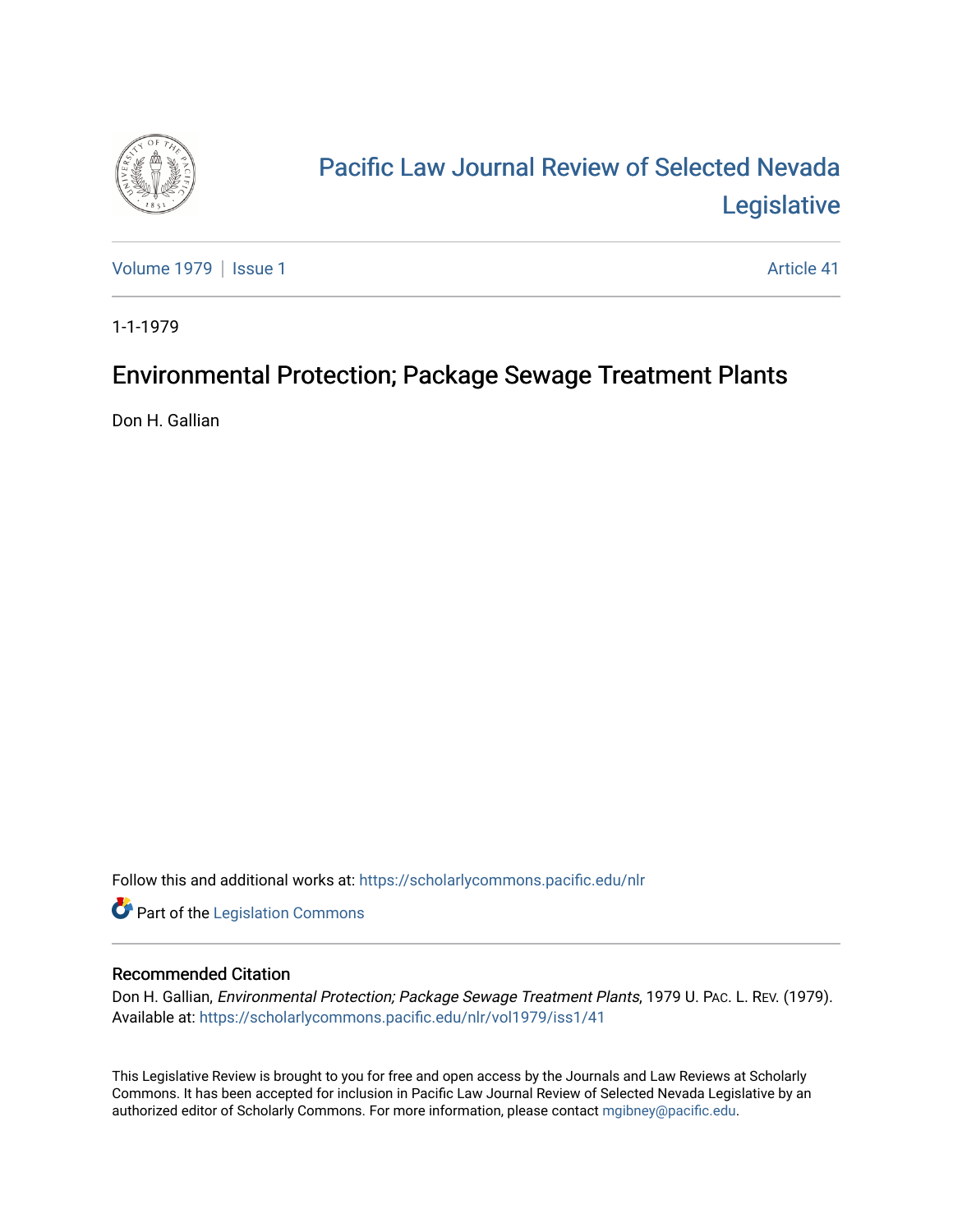### ENVIRONMENTAL PROTECTION; PACKAGE SEWAGE TREATMENT PLANTS

Adds to NRS Chapters 244, 268, 455 Amends NRS 278.377, 445.133, 445.201, 445.214, 445.227, 704.340 AB 541 (Bedrosian); STATS 1979, Ch 696 (Effective June 7, 1979)

Chapter 696 provides for the licensing and regulation of package plants for sewage treatment. A package plant is any plant which is privately owned and operated to treat waste for a limited area and consists of units or modules designed for construction, assembly, connection and installation at the site for the treatment of sewage. The provisions of Chapter 696 do not apply to plants for the treatment of domestic sewage whose capacity is less than 5.000 gallons.<sup>2</sup> In addition, no provision of this chapter prevents a local governing body from imposing more stringent conditions on a package plant or requiring prior approval of any proposed plant. 3

A permit to discharge water from a package plant for sewage treatment is issued by the Department of Conservation and Natural Resources (hereinafter "Department") for a period not exceding five years, reviewed annually by the Department.<sup>4</sup> The permit may not be issued unless all the following are satisfied: (a) sewage disposal provided by a public utility, municipality or other public entity is not available; (b) the local government assumes responsibility for continued operation and maintenance of the plant in case of default; (c) sufficient surety is furnished for continued maintenance for five years or until 75% of all the lots or parcels serviced by the package plant are sold, whichever is later; (d) the land owners record a declaration of covenants creating an equitable servitude running with the land providing that each lot will be assessed for its proportionate share of the plant's cost if there is a default and inadequate security, and that the local governing body may require all users at their expense to connect into available sewers provided by public entities; and (f) provisions are made for the plant's disposition after the users have connected into available sewers.<sup>5</sup> Additionally, no radiological, chemical or biological warfare agent or high-level radioactive waste which would substantially impair anchorage and navigation and which is inconsistent with an applicable areawide waste treatment management plan.<sup>6</sup> Public utilities subject to the jurisdiction of the public service commission which were providing sewerage on June 7, 1979, are exempt from the requirements of a permit.<sup>7</sup> The

116